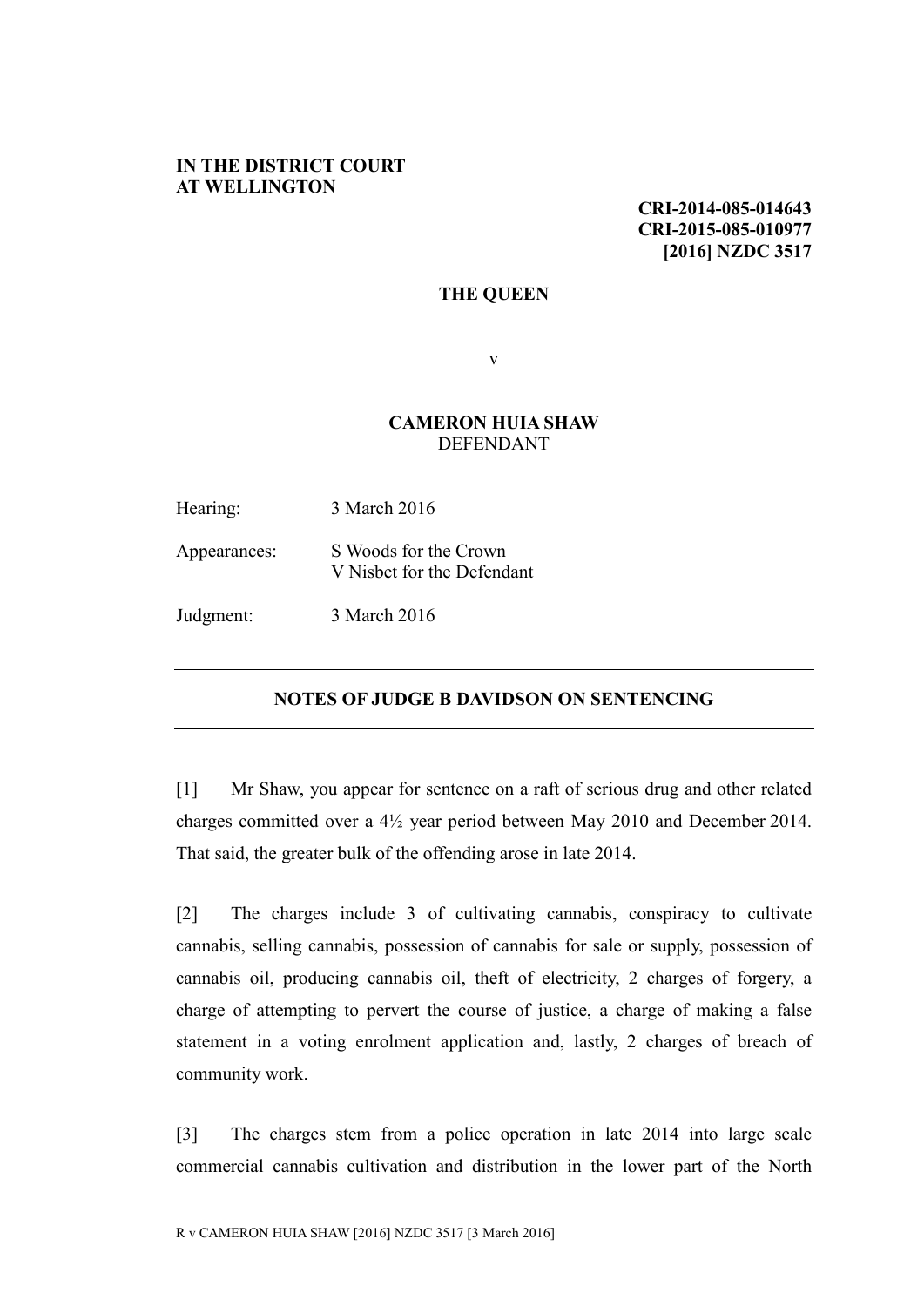Island. Substantial sums of money were involved. You were, unquestionably, a key player. The police operation included an analysis of telecommunication and text data between you and other co-offenders, some of whom were related to you. This analysis spanned a 3-month period between September and December 2014. The operation also looked at bank records over the previous year or so.

[4] However, your offending begins several years beforehand.

[5] In May 2010 you applied for and were issued a driver's licence in the name of a relative who had moved to Australia a few years earlier. Over the next 3½ years, between September 2010 and early 2014, you were stopped by the police on a number of occasions for minor traffic infringements. On each occasion you provided false details by using the invalid driver's licence.

[6] In April 2012 you completed a customs import application form in the false name using the invalid driver's licence. Over the next few months you imported, on around 9 occasions, equipment worth about \$11,500. The equipment was designed and to be used for growing cannabis.

[7] Around the same time, you completed a false voter enrolment form as well.

[8] The police investigation in 2014 culminated in the execution of a number of search warrants in December. At your home address the police located 280 grams of packaged cannabis, 77 grams of loose cannabis and other cannabis remnants. The police also located scales and snap lock bags, capsules, and isopropyl alcohol, a small amount of cannabis resin, cannabis seeds, and \$4250 in cash.

[9] When the police analysed your text messaging, they discovered that between 8 September and 11 December you had supplied 127 ounces of cannabis for at least \$33,000.

[10] Search warrants were executed on 3 other addresses, 2 in Wanganui, 1 in Porirua.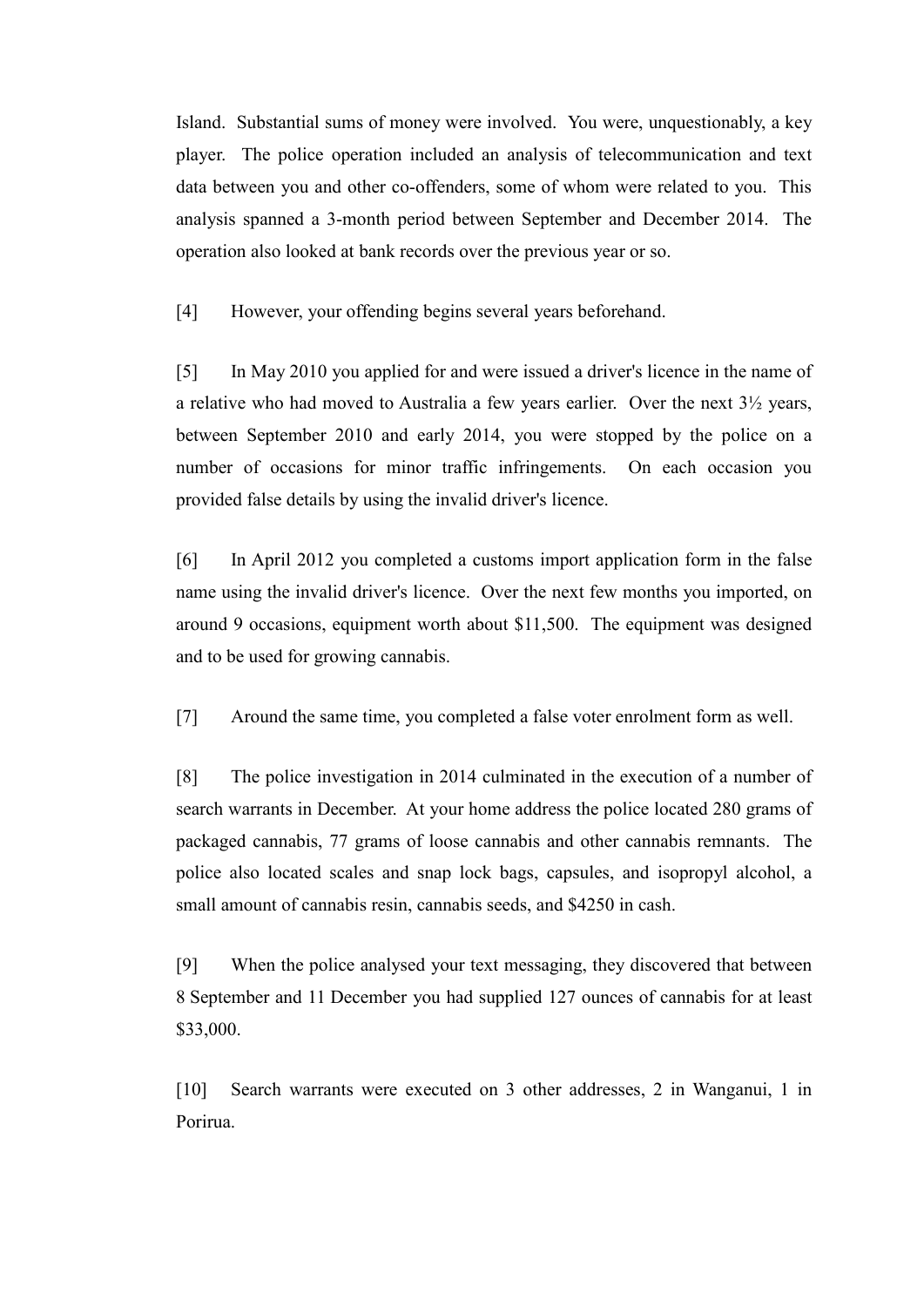[11] At an address in George Street, Wanganui, the police located 2 mature cannabis plants and 153 seedlings. These were growing under lights with other associated cultivation paraphernalia. The police also located 67 grams of dried cannabis of good quality head, 96 grams of cannabis leaf, and equipment capable of producing cannabis oil. The potential yields and values from this cultivation are significant. The police estimate that over 3 crops each year, 186 pounds of cannabis could have been grown with a potential value of at least \$650,000, possibly considerably more if broken down.

[12] At the second address in Wanganui, in Roberts Avenue, the police located a second significant hydroponic cannabis operation. Here, there were 102 plants and 123 seedlings. A large amount of cannabis stalk and leaf was found, able to be converted to cannabis oil. In various parts of the house – the shed, the lounge, the kitchen – the police located 3.2 kilograms of dried cannabis. The electricity meter at this address had been bypassed and at least \$19,000 of electricity had been stolen from the supplier over the prior 2 years. Again, the potential yields and values of this cultivation were significant. The police estimate that the cultivation was capable of producing at least 270 pounds of cannabis worth at least \$945,000, possibly even more.

[13] At the third address, in Beauzami Crescent in Porirua, the police again located a hydroponic cannabis operation. There were 12 mature plants and 52 seedlings, and a large amount of equipment used for cultivating cannabis. The potential yield from this address is said to be at least 76 pounds of cannabis, with a value of at least \$268,000.

[14] The charge of conspiring to cultivate cannabis relates to the setting up of yet another cannabis growing operation at a warehouse in Wanganui. The conspiracy was well advanced. Premises had been rented. The arrangement in relation to the lease included an option to purchase. A substantial deposit had been paid. A company had been incorporated. Bank accounts had been opened. Equipment had been ordered, and construction work was already underway. When the police eventually searched the warehouse in December 2014, it had already been largely converted for its ultimate purpose.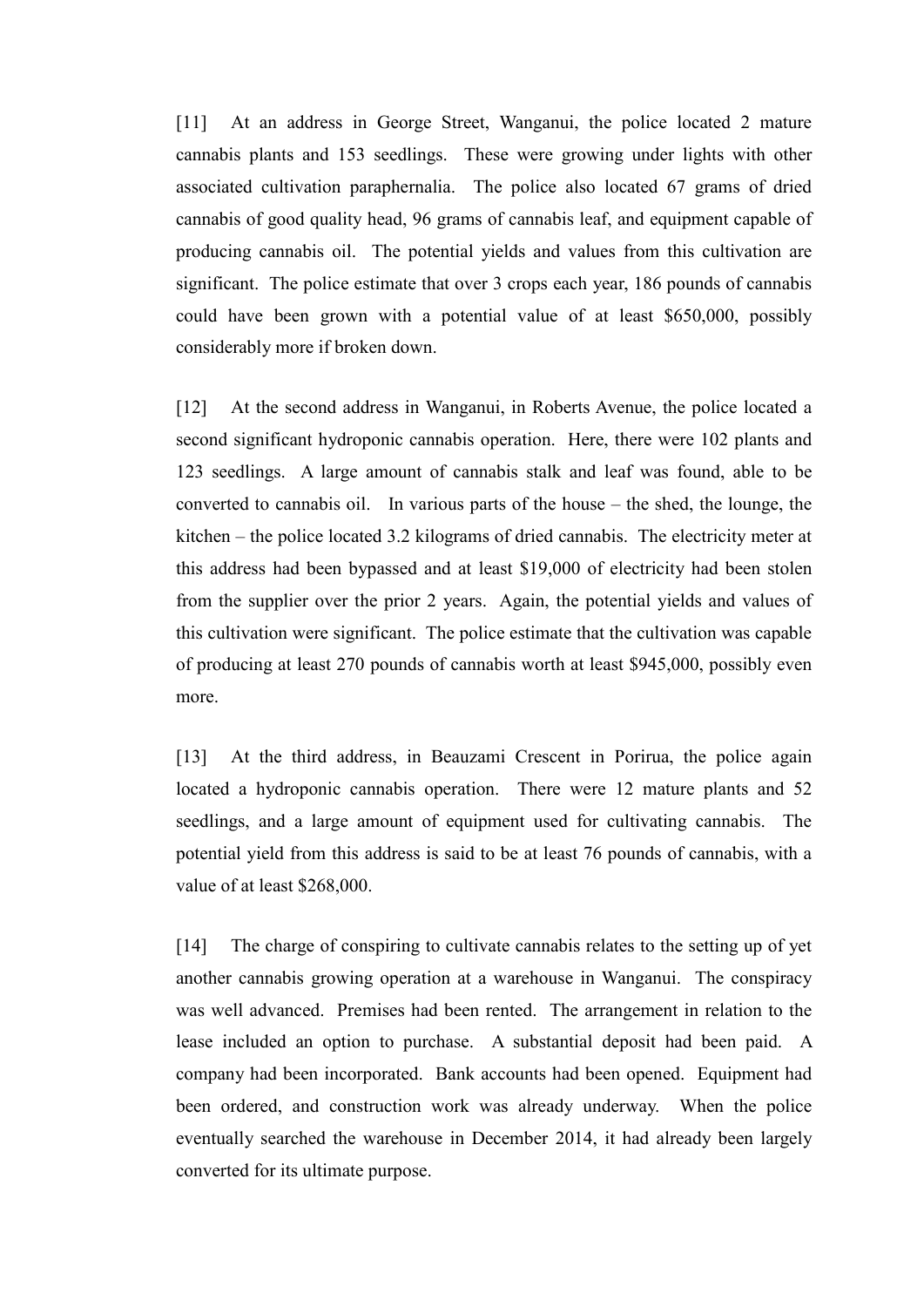[15] So, in summary, here you are involved in 3 substantial cultivations with very significant potential values and yields. In summary, at least 200 kilograms of cannabis could have been grown, with an estimated value of at least \$1.7 to \$1.8 million. You were also involved in very advanced plans to convert a warehouse into a cannabis growing operation. There is abundant evidence that this involved not only the growing of cannabis but the producing of cannabis oil and, also, actually supplying cannabis. This was all, in my view, against a background where you had deliberately, and in an ongoing way, attempted to conceal your true identity.

[16] You have a fairly limited list of previous convictions between 1987 and 2010. Significantly, you had a series of cannabis dealing charges in 2008, where you were ultimately sentenced in early 2010. On those charges you were originally charged under a different name; but, finally, that was corrected and you were sentenced. About 3 months after that sentencing you then set about taking on a fresh identity in the way that I have described.

[17] You are aged 46. You have dependent children. There is evidence, which I accept, that you are generally regarded as a good parent. I also accept, from the letter that you have written, that part of the reason for taking on another identity was to avoid being taken into custody on an old active criminal charge, with all the consequential collateral family damage that might result. You have some work experience in both music and art.

[18] You dispute, to some extent, the potential yields and values. This is a feature commonly seen in such cases and I accept, unreservedly, that I need to approach the evidence of value and yield with a degree of caution.

[19] The aggravating features of the offending are self-evident. What is inescapable is the sheer size, sophistication, organisation, and premeditated nature of the offending itself. There was a large amount of cannabis actually located, and the potential yields and values were very considerable. As well, there is associated evidence of the production of cannabis oil and actual sales. The dishonesty offending is persistent and was designed, in my view – in part, at least – to facilitate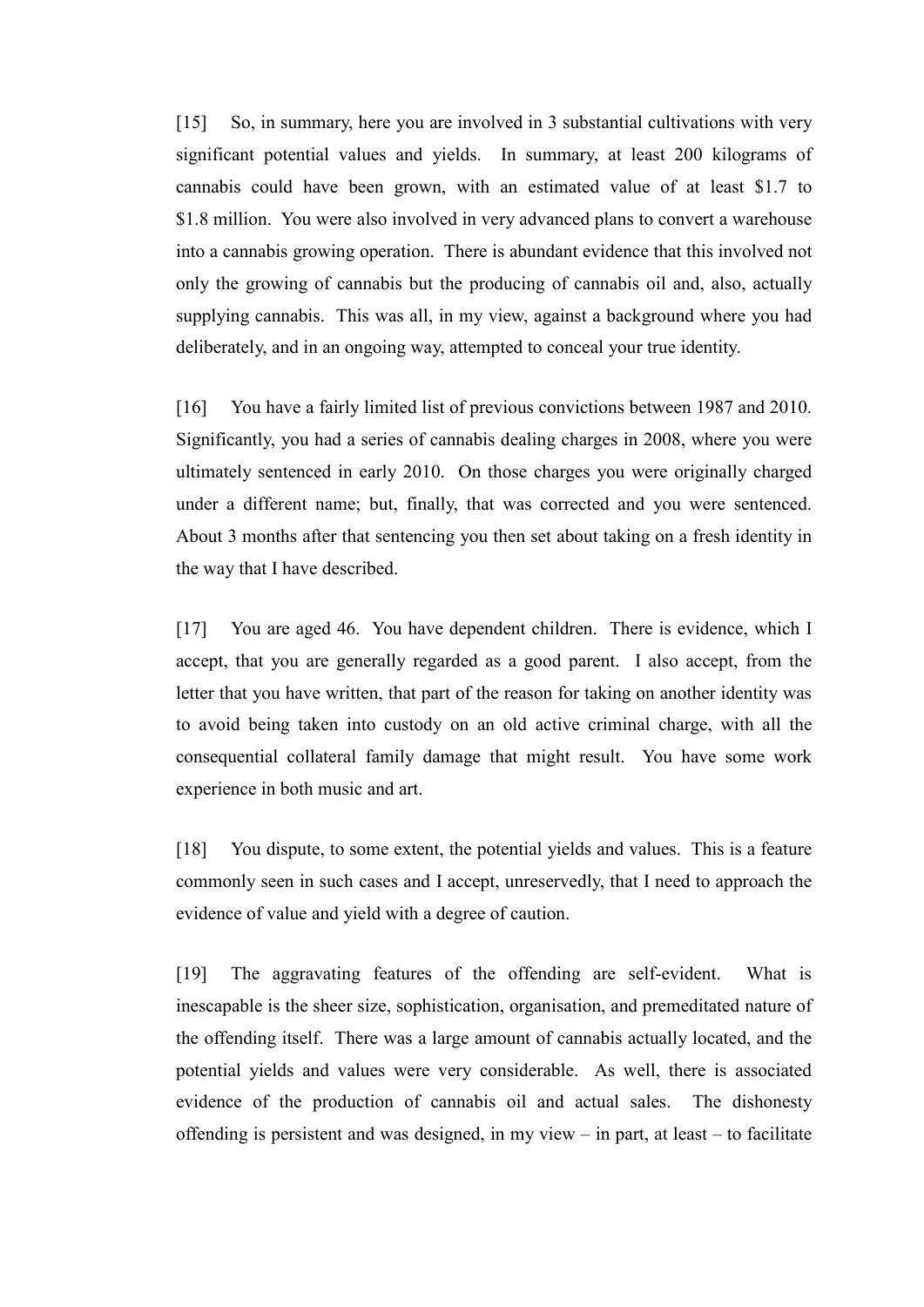the other offending. Your prior convictions are also of some relevance and do justify a small uplift.

[20] The 2 primary mitigating features are your pleas of guilty and some recognition of your personal circumstances. I intend to give you a full discount for your pleas of guilty. Your personal circumstances show that there is another side to you. The principal of the school attended by 2 of your children has not only taken the time to write to me about your parenting skills but has attended court today. I understand she has also facilitated the meetings between you and your children at the prison. This can only show that there is another side to you.

[21] The position adopted by the Crown, Mr Shaw, I think is very reasonable. The Crown contend that the cannabis offending on its own would justify a starting point of 7 years' imprisonment, with an uplift of a further year to recognise the other offending and a modest uplift to recognise your previous convictions. The Crown point out that the charges of forgery and perverting the course of justice, standing on their own, could easily justify a starting point well in excess of 2 years' imprisonment. I think, Mr Shaw, the Crown's position at sentencing is very generous, indeed. A case could well be made out for a higher starting point.

[22] Your position is that you should be given a full discount for your pleas of guilty, that some discount should be afforded for your personal circumstances; and that some recognition should be given to your other reasons for attempting to take on another identity.

[23] I also need to bear in mind that I did give you a sentence indication in December 2015 in relation to 2 of the charges, those of possession of cannabis for sale or supply, and the charge of conspiring to cultivate cannabis. I indicated at the time that those 2 charges standing alone could justify a starting point of around 2½ years' imprisonment; but I went on to note that in the end, 9 months' imprisonment for both, cumulative on any other sentence, would be appropriate.

[24] Mr Shaw, in any view this was a truly significant cannabis cultivation operation. It probably places you in the higher echelons of cannabis cultivators that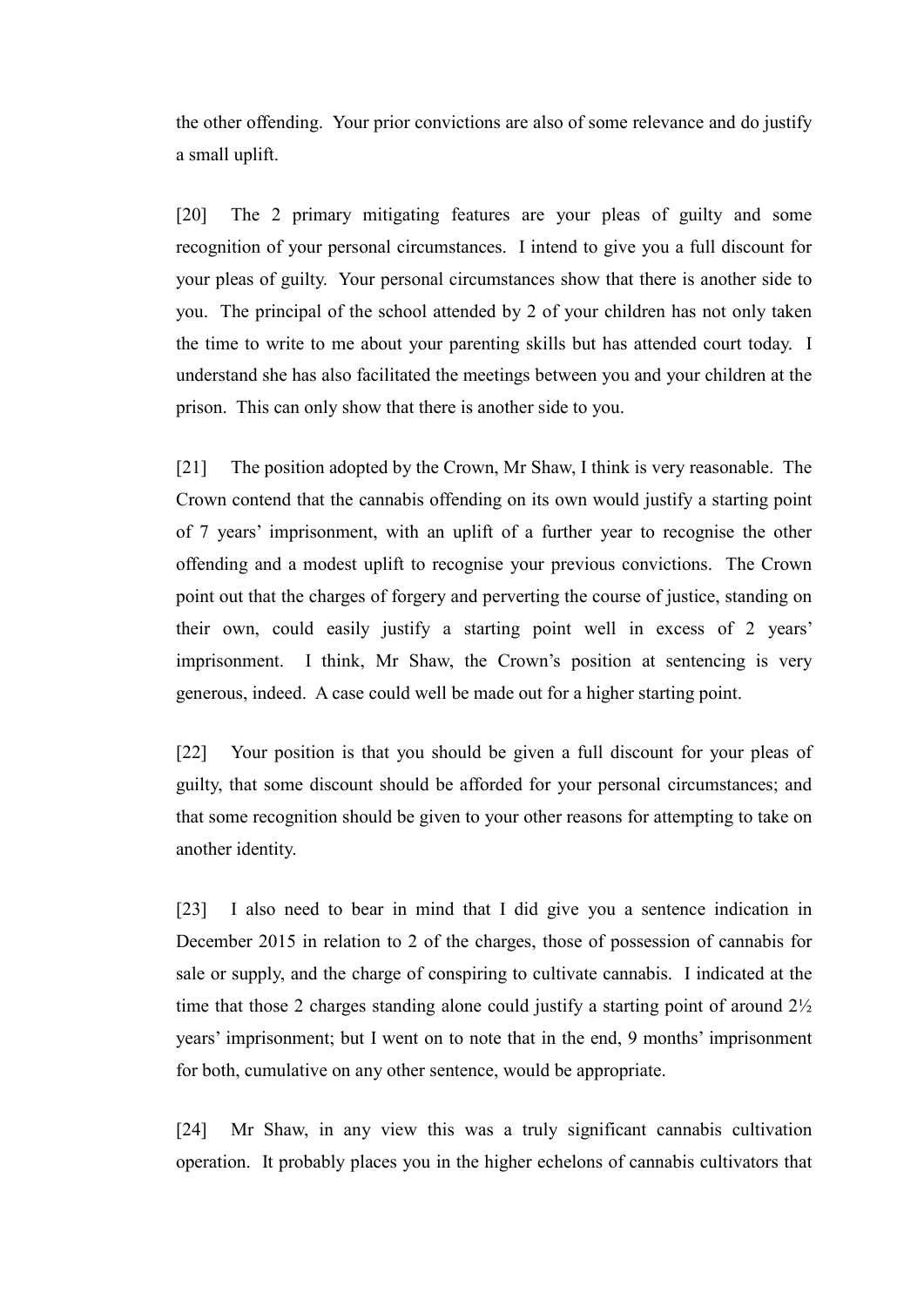come before the court. Across 3 properties there were 134 mature cannabis plants, 328 seedlings, a large amount of good quality cannabis head, and lesser quality cannabis obviously destined for the production of cannabis oil. The total amounts located, in themselves, let alone the potential yields and values, are significant. As well, there were actual sales of around \$33,000. All of that has to be seen against the background that you had made a concerted and determined effort to change your identity to avoid detection and that you were involved in very advanced plans for setting up a 4th cannabis operation in a warehouse in Wanganui.

[25] In my view, the cannabis offending grouped together could easily attract a starting point greater than that asserted for by the Crown. However, in the circumstances I adopt a starting point of 7 years' imprisonment for those charges.

[26] As to the other offending, there will be an uplift of a further 1 year to represent the charges of forgery and attempting to pervert the course of justice, and a smaller uplift to recognise your prior drug dealing convictions.

[27] All of that would lead to an overall starting point of 99 months' imprisonment.

[28] The first discount I give you is for 6 months' imprisonment. It recognises that there is some remorse on your part. It recognises that you are regarded as a good parent. These 2 features, of course, are features that indicate that there is a good chance that you will not re-offend upon your release from the sentence of imprisonment.

[29] I give you a full discount of 25% for your pleas of guilty.

[30] All of that would lead to an end sentence of 70 months' imprisonment; that is, 5 years and 10 months.

[31] Mr Shaw: